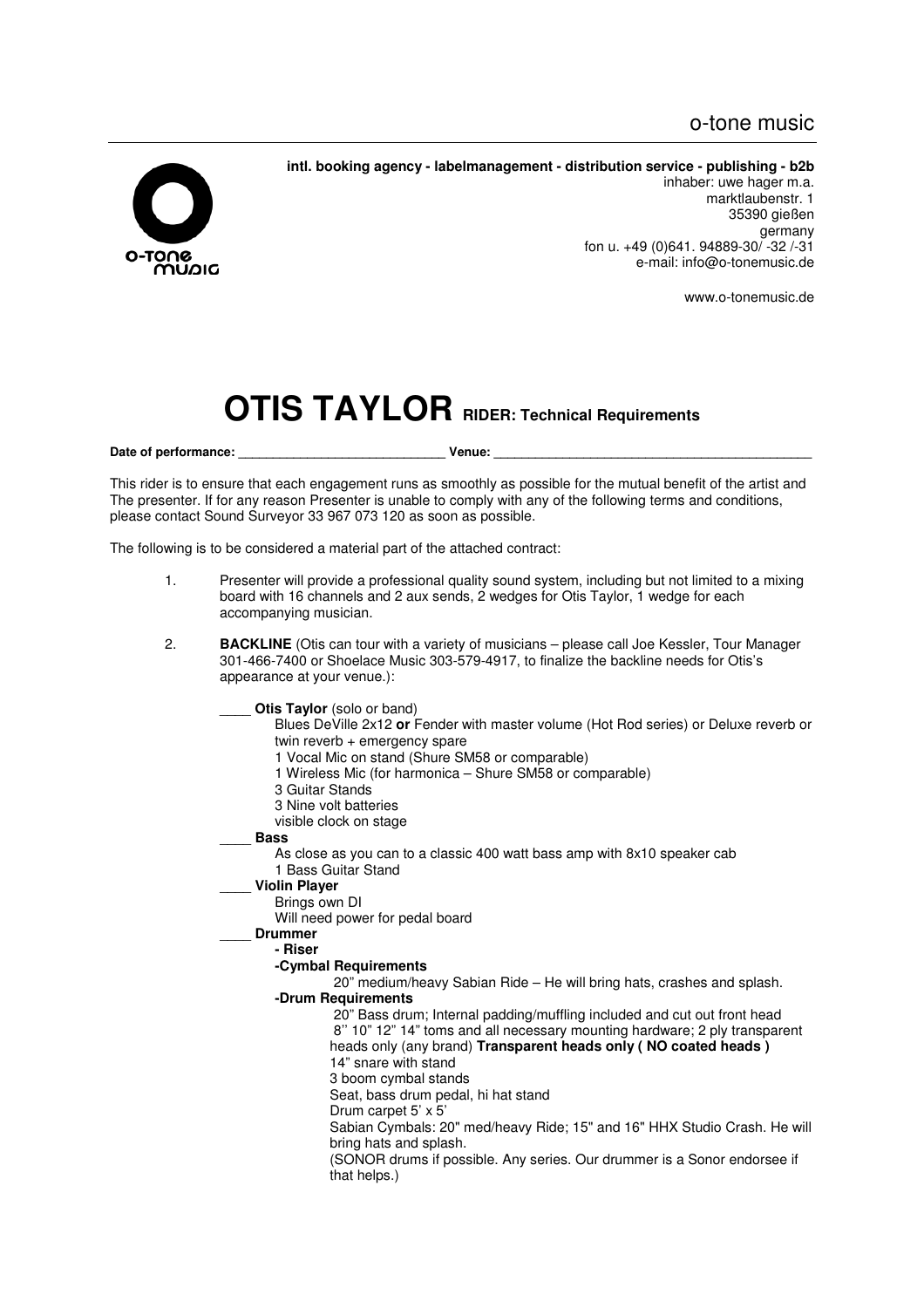**\***Please make sure all drums and hardware are top of the line, clean and in great working order. SONOR if possible. Drummer Larry Thompson has a Sonor endorsement deal in place which may help. Thank you! **\*** Please provide a fan on hot days

- 3. Presenter will provide dressing room (lockable and secure) suitable for five (5) people with clean towels. (If band: 6 people)
- 4. Presenter will provide adequate access to the hall for equipment set-up and sound check, including a safe and legal or parking space accessible to stage loading bay; a detailed map, showing venue and major access roads; and two (2) competent and professional LOADERS for load-in, load-out, and any set changes required.

#### 5. **HOSPITALITY**

LOAD-IN: For the artist – fruit juices, soft drinks, bottled water, tea and coffee. Snacks (veggie tray, prosciutto ham, unopened bags of nuts)

### TWO HOURS BEFORE DOORS OPEN:

\_\_\_\_\_ A. Otis Taylor (solo) - two (2) good quality hot meals (no fast food or pizza, please) with vegetarian options.

B. If touring with band – five (5) good quality hot meals (no fast food or pizza, please) with one vegan and one vegetarian

C. Clothing steamer (preferred) or iron and ironing board

ONE-HALF HOUR BEFORE PERFORMANCE TIME: Please place the following food/snacks in the artist's dressing room:

-½ case (12) of BOTTLED WATER

-One pot of coffee

-Apple Juice, Orange Juice, Izzy Soda, Orangina

- -12 pack of European Beer (not Heineken), (2) bottles of wine, (1) bottle of Cognac
- -Prosciutto ham, salmon or packaged smoked salmon
- -Vegan-friendly Veggie Tray with Hummus
- -Nuts (cashews, almonds, walnuts in unopened bags)

\*Any additional bar tabs will be on an individual basis only and it will be the responsibility of the presenter to collect such tab. OTIS TAYLOR will not be responsible for any bar tab.

- 6. **HOTELS** When promoter is providing hotels, as stated on face of contract, please note that all hotels are subject to artist approval. 4 star rating or above is preferred
- 7. **COMPLIMENTARY TICKETS**  Presenter agrees to make available to the artist, ten (10) complimentary tickets or ten (10) positions on the guest list per engagement. All unused tickets or positions will be returned to the presenter one half hour prior to performance.
- 8. **MERCHANDISE**  The artist reserves the exclusive right to sell merchandise prior, during and after performance. Under no circumstances is the artist required to sell merchandise. Presenter agrees to provide a suitable area and table to sell merchandise in the venue close to the main entrance, at no cost to the artist.
- 9. **PERCENTAGE DEAL**  The promoter/venue manager agrees that in the event of the artist's fee being related to a percentage of the receipts from ticket sales, then the following provisions apply:

A. The artist shall have the right to check numbers of admissions and box office receipts at anytime during or prior to performance. The promoter/venue manager must produce all unsold tickets and a certified printers manifesto at the end of the performance, for the artist's inspection. All other tickets except those produced at the end of the engagement intact shall be deemed to have been sold.

B. Percentage payments provided for hereunder shall be accompanied by a written signed statement from the promoter/venue manager, containing a full written account of expenditures and income related to the engagement together with full receipts, etc., if requested by the artist. This statement shall be given to the artist's representative no later than three (3) days after the performance.